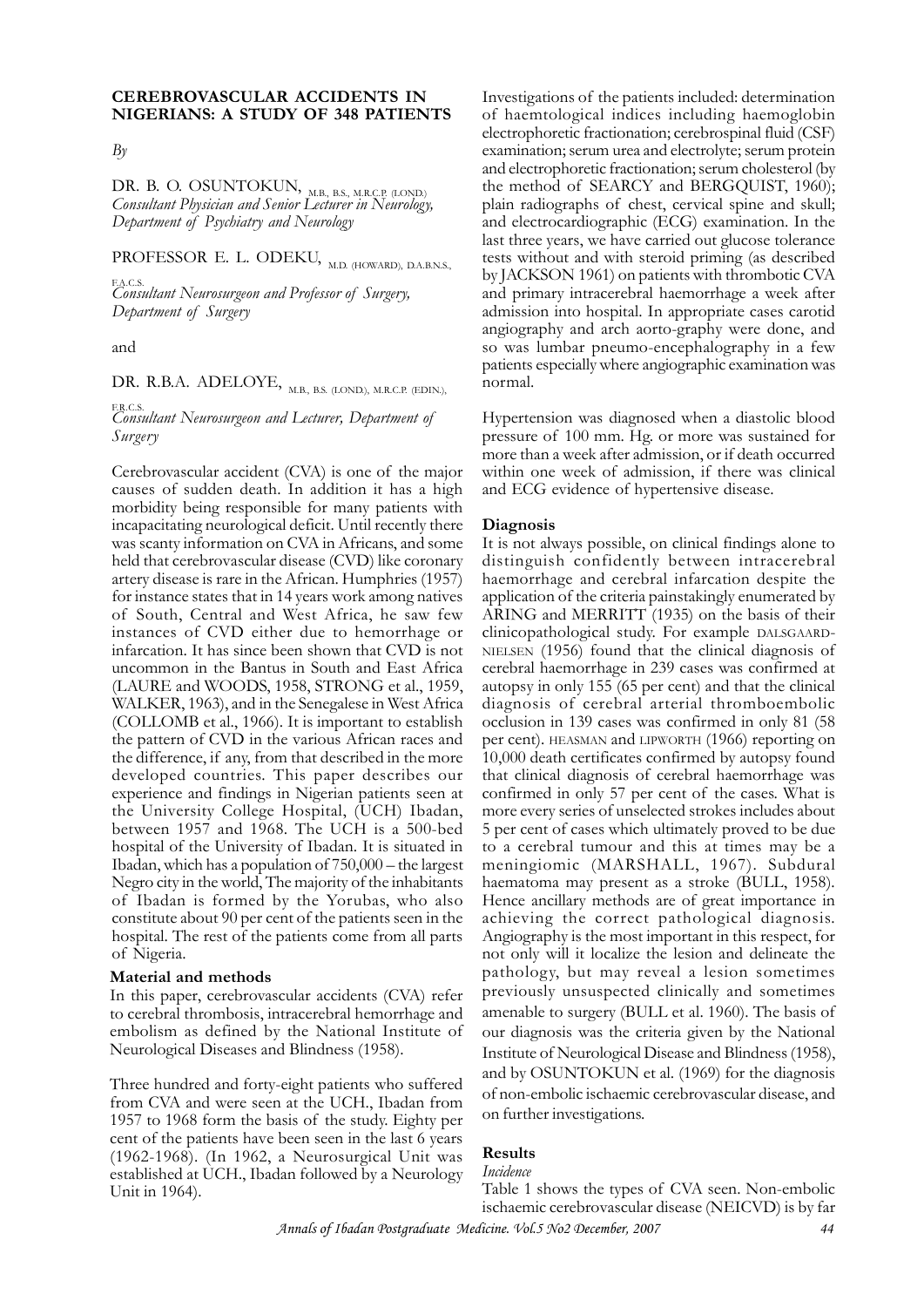the commonest and constitute 67.5 per cent of CVA and 49.8 per cent of all cerebrovascular diseases as seen in Nigerians in UCH, Ibadan (Table II). In the eleven-year period under consideration, in the U.C.H., Ibadan, 560 patients with epilepsy, 324 patients with nutritional neuropathies, 74 patients with Parkinsonism, 60 patients with motor neurone disease and 827 patients with diabetes mellitus were seen. At least 200,000 patients were seen in the various departments and wards of the hospital.

Table I. Cerebrovascular accident in Nigerians, University College Hospital, Ibadan, 1957-1968

|                               | No. of   |       |
|-------------------------------|----------|-------|
|                               | patients | % of  |
|                               |          | total |
| Non-embolic ischaemic disease | 235      | 67.5  |
| Cerebral haemorrhage          | 92       | 26.4  |
| Embolic ischaemic disease     | 21       | 6.1   |

Table II. Cerebrovascular disease in Nigerians, University College Hospital, Ibadan, 1957-1968

|                             | No. of   | $\frac{0}{0}$ |
|-----------------------------|----------|---------------|
|                             | Patients | of total      |
| Non-embolic ischaemic       | 235      | 49.8          |
| cerebrovascular             |          |               |
| disease                     | 92       | 19.5          |
| Cerebral haemorrhage        | 57       | 12.1          |
| Primary subarachnoid        |          |               |
| haemorrhage                 | 39       | 8.3           |
| Subdural haematoma          | 28       | 5.9           |
| Hypertensive encephalopathy |          |               |
| Embolic ischaemic           |          |               |
| cerebrovascular disease     | 21       | 4.4           |
|                             |          |               |
|                             | 472      | 100           |

### Non-embolic cerebrovascular disease (NEICVD) *Sex and age distribution*

Table III shows the sex and age distribution in patients with NEICVD. The peak incidence is in the age group 50-59. Sixty and 81 per cent of the patients are over 50 and 40 years respectively. The male to female ratio is 9 to 5.

Table IV shows the socio-economic status of patients with the various types of CVA compared with other common diseases seen in UCH., Ibadan. Middle and upper class as defined in the series comprise skilled professional men such as doctors, engineers, lawyers, architects etc; first class chiefs or natural rulers, ministers of state, members of parliament, high-ranking civil servants, principals and graduate-teachers in educational institutions, clergymen, wealthy private traders, business executives of industrial organizations; and their wives especially if husbands are monogamous. Patients in the middle and upper social classes constitute a higher percentage of the total number of patients suffering from non-embolic cerebrovascular disease, primary intracerebral haemorrhage, diabetes mellitus and hypertension than in embolic infarcation, epilepsy and amoebiasis.

## *Predisposing conditions*

Table V shows the predisposing conditions. Hypertensions and diabetes mellitus are by far the most important predisposing conditions. In 60 per cent of patients,

Table III. Non-embolic ischaemic cerebrovascular disease in Nigerians 1957-1968 Age distribution

| Age group in years | $0 - 9$ | $10-19$ | 20-29 | $30 - 39$ | $40 - 49$ | $50 - 59$ | 60-69 | 70-79 | $80+$         | Total |
|--------------------|---------|---------|-------|-----------|-----------|-----------|-------|-------|---------------|-------|
| Male               |         |         |       | 17        | 28        | 49        | 37    | 10    |               | 152   |
| Female             |         |         |       | 10        | 26        | 21        | 18    |       |               | 83    |
| Total              |         | $\sim$  |       | 27        | 54        | 70        | 55    | 12    | $\mathcal{D}$ | 235   |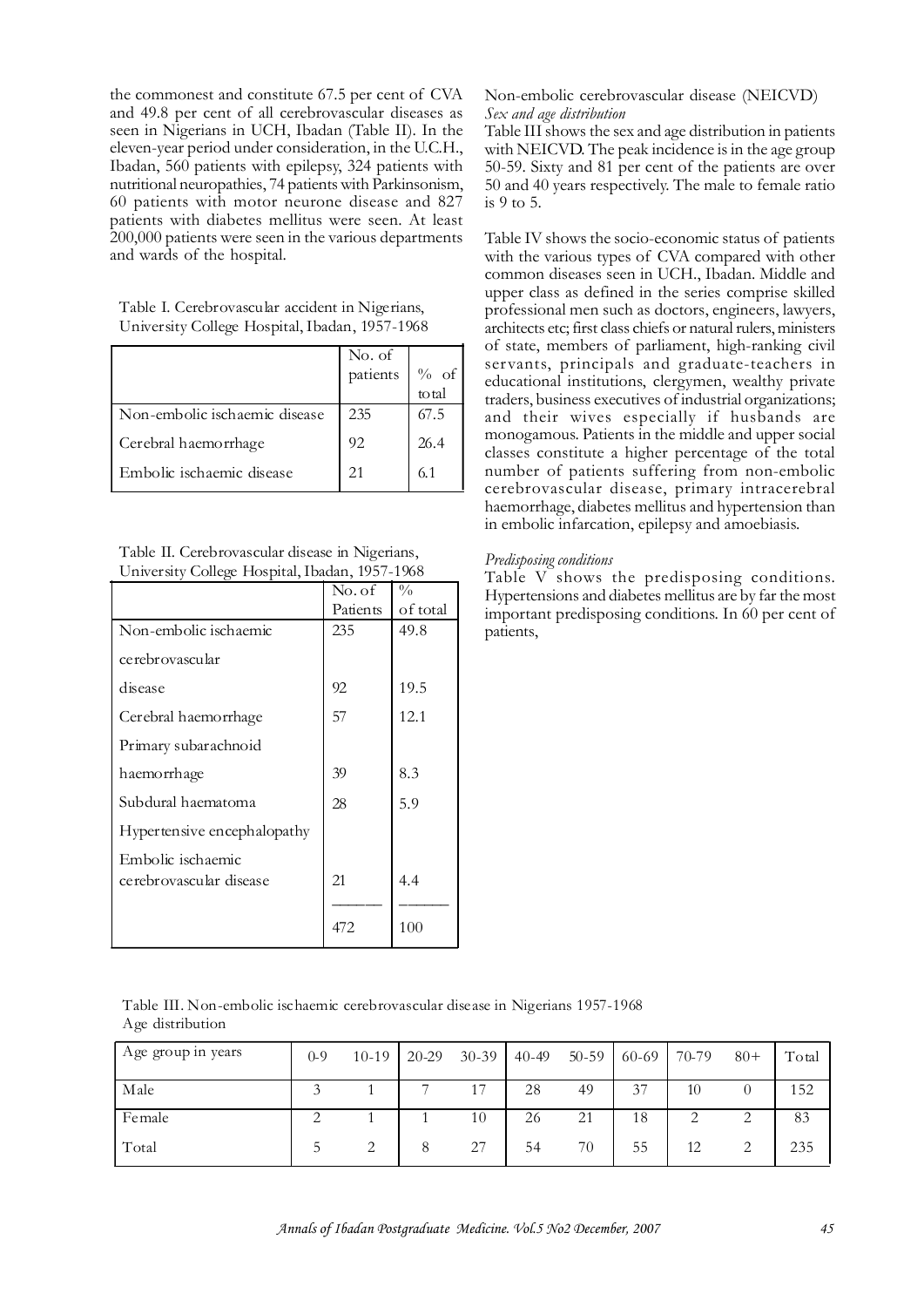Table IV. Socio-economic classes in non-embolic cerebral ischaemic disease compared with other diseases seen in U.C.H., Ibadan.

|                       | Total<br>$\rm No$ | $\frac{0}{0}$<br>constituted<br>by middle<br>&upper<br>dasses |
|-----------------------|-------------------|---------------------------------------------------------------|
| Non-embolic ischaemic |                   |                                                               |
| cerebral disease      | 235               | 37                                                            |
| Primary intracerebral |                   |                                                               |
| haemorrhage           | 92                | 30                                                            |
| Embolic infraction    | 21                | 5                                                             |
| Diabetes mellitus     | 827               | 30                                                            |
| <b>Hypertension</b>   | 240               | 16                                                            |
| Amoebiasis            | 308               | 9                                                             |
| Epilepsy              | 560               | 2                                                             |

Table V. Non-embolic ischaemic ce rebrovascular disea ses in Nigerians, predisposing conditions

|                                                                                                                                                                    | No.    | $\frac{0}{0}$ |
|--------------------------------------------------------------------------------------------------------------------------------------------------------------------|--------|---------------|
| Hypertension                                                                                                                                                       | $126*$ | 53.6          |
| Diabetes mellitus                                                                                                                                                  | 20     | 8.5           |
| Hypertension and diabetes<br>mellitus (incl. 2 "chemical<br>diabetes")                                                                                             | 23     | 9.8           |
| "Chemical diabetes                                                                                                                                                 | 5      | 2.1           |
| Others (include Obesity,<br>anaemia, dehydration,<br>haemoglobinopathy,<br>chronic myeloid leukemia,<br>syphilis, congestive heart<br>failure, nephritic syndrome, | 20     | 8.5           |
| pregnancy).<br>No predisposing conditions                                                                                                                          | 41     | 17.5          |
| Total                                                                                                                                                              | 235    | 100           |

\*3 of these patients have Hb. >18G, and PCV > 55 but with normal WBC.

hypertension was previously undiagnosed. Table VI shows the severity of diastolic hypertension. Diabetes mellitus had been recognized before the occurrence of CVA in 32 of the 48 patients with diabetes mellitus or diabetes diathesis. Sixteen patients can be said to have "chemical diabetes". The latter group includes 9

patients in whom the standard GTT was diabetic and 7 other patients in whom the steroid-stressed GTT was abnormal. Four patients suffered from cerebrovascular syphilis. In one patient each, a stroke was precipitated by anaemia  $(Hb. < 20$  per cent) and dehydration following severe gastroenteritis. In one patient each, CVA was associated with chronic myeloid leukaemia and nephrotic syndrome; the latter patient had a serum cholesterol level of 540 mg/100 ml. In 4 children under 5 years old, haemoglobin sickle cell crisis was associated with hemiplegia. Hypercholesterolaemia in association with gross obesity was present in 3 patients. Three patients were in congestive heart failure, but without any evidence of cardiac valvular disease or of myocardial infarcation.

## *Transient ischaemic attacks*

The table VII shows the salient features in 23 patients who presented with transient ischaemic attacks (TIAs). The patients were mostly elderly. Fifty per cent were above the age of 60. Intermittently ischaemia in the internal carotid territory was commoner than in the vertebrobasilar territory. The clinical features were as described by WILLIAMS (1961, 1964), WILLIAMS AND WILSON (1962), BRADSHAW AND MCQUAID (1963), MARSHALL (1964) and in the Nigerian patients in this series are given in details elsewhere (OSHUNTOKUN ET AL., 1969a).

These patients have been followed up for a period of 6 months to 10 years. Eleven of the 15 patients with intermittent ischaemia of the internal carotid territory had progressed to completed strokes. One of the 8 patients with intermittent ischaemia of the vertebrobasilar territory so far followed up for 6 months to 4 years had developed a major stroke 6 months after the first transient ischaemic attack. Six of the younger and moderately hypertensive patients were investigated by angiography, and abnormalities were demonstrable in 5. In four of the 23 patients severe radiological osteodegenerative changes of cervical spondylosis were demonstrable.

> Table VI. Severity of hypertension in 149 hypertensive patients with non-embolic ischaemic disease

| Diastolic BP. in mm. Hg | No. |
|-------------------------|-----|
| >120                    | 96  |
| > 130                   | 55  |
| >140                    | 28  |
| > 150                   | 14  |
| >160                    | 10  |
| >170                    | 4   |
| > 180                   | 3   |
| > 190                   |     |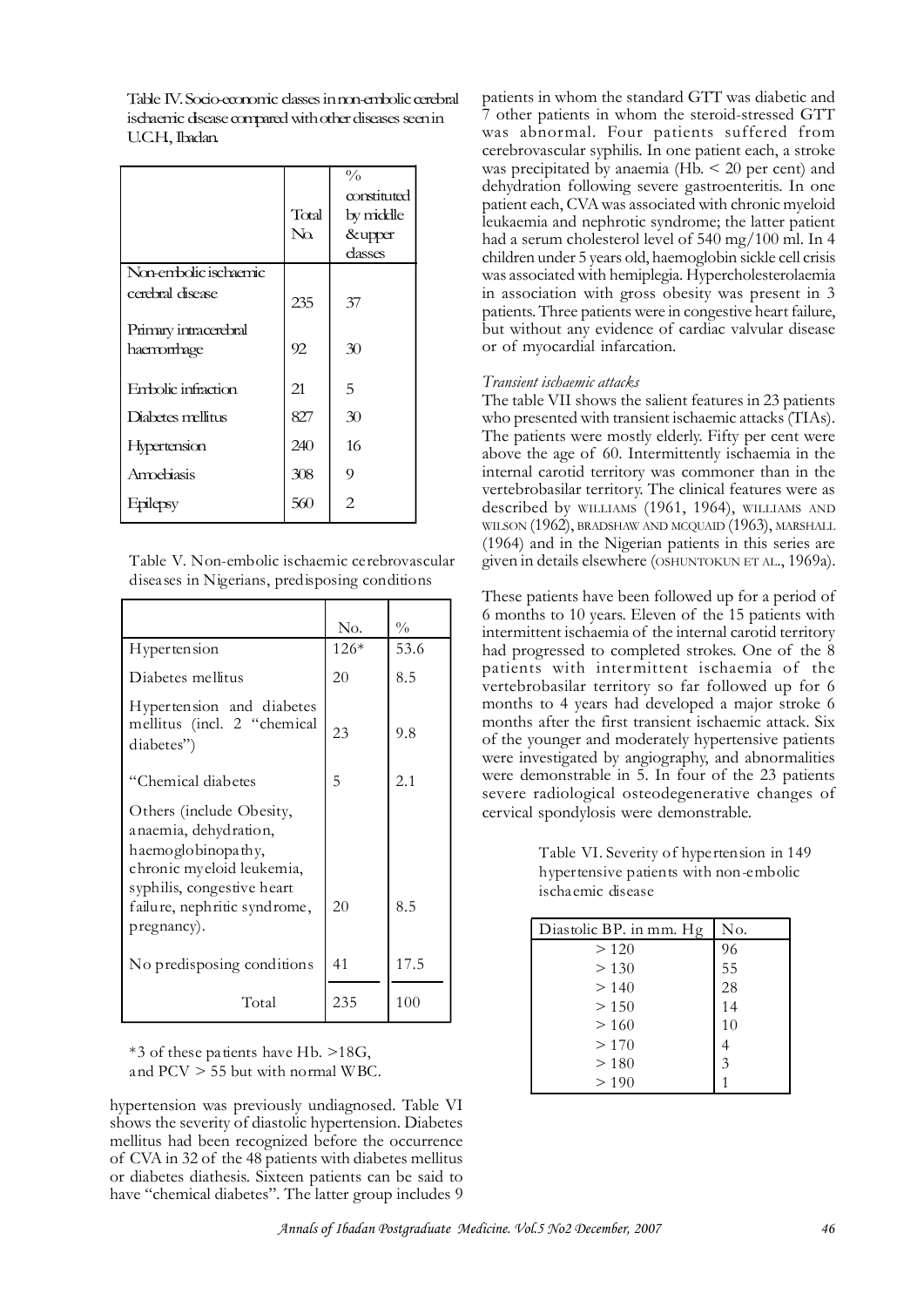Table VII. Non-embolic ischaemic ce rebrovascular disease in 235 Nigerian patients

| Transient ischaemic attacks                                                                                          |                   |
|----------------------------------------------------------------------------------------------------------------------|-------------------|
| No. of patients                                                                                                      | 23                |
| Male: Female ratio                                                                                                   | 2.8:1             |
| Mean age in years                                                                                                    | 56.7 $(\pm 10.7)$ |
| Middle and upper socio-<br>economic classes                                                                          | 70%               |
| Hypertension                                                                                                         | 17                |
| Diabetes mellitus and<br>hypertension                                                                                | 4                 |
| Diabetes mellitus                                                                                                    | 1                 |
| Arterial syndromes:<br>internal carotid<br>Vertebro-basilar<br>* T.I.A. 11 Major strokes<br>in one month to 10 years | 15<br>8<br>12.    |
| Mean serum cholesterol<br>$(in mg./100 ml) 208 \pm 57.0$                                                             |                   |
| Angiography                                                                                                          |                   |
| Internal carotid stenosis                                                                                            | 2                 |
| Abnormal arch aortograms<br>Normal carotid                                                                           | 3                 |
| angiogram                                                                                                            | 1                 |

\* Transient ischaemic attacks

### *Completed strokes*

Table VIII shows that headache is a common prodromal symptom in NEICVD and was present in 15.7 per cent of patients: it was characterized by features of vascular headache. In 13 patients symptoms of left ventricular failure in association with severe hypertension presaged a completed stroke by interval of 1 to 2 weeks: there was no evidence of cardiac valvular lesion, arrthymia of myocardial infarcation.

The mode of onset was gradual, step-like or dispersed in temporal pattern in 88 patients. In 6 of these patients it took 4-6 days before the weakness became maximal and complete. In 104 patients, hemipares or hemiplegia was first noted on waking up from sleep. Twelve patients developed major strokes following a period of TIAs. In 27 other patients, onset of weakness was sudden but without loss of consciousness-arterial occlusion was confirmed by angiography or cerebral infarcation was found at autopsy.

Twenty five patients developed convulsions at the time of the stroke. Only 9 patients were in coma or semicoma on admission, and 7 other patients were severely confused.

The details of the clinical features of thrombotic infarcation and laboratory findings in this series have

been given elsewhere (OSUNTOKUN et al., 1969a). Tables IX,X,XI and XII show other relevant physical findings, apart from weakness, sensory loss and hemianopic defects.

Table VIII. Non-embolic ischaemic cerebrovascular disease in 235 Nigerian patients, U.C.H., Ibadan. 1957 – 1968

| Clinical features, prodromal symptoms                                                         | No. |
|-----------------------------------------------------------------------------------------------|-----|
| Headache                                                                                      | 37  |
| Transient ischaemic attacks                                                                   | 11  |
| Personality changes<br>(Behavioural aberration,<br>intellectual deterioration<br>or dementia) | 10  |
| Focal epilepsy                                                                                | 10  |
| Numbness of hemiplegic distribution                                                           | 8   |
| Monocular blindness                                                                           | 3   |
| Tremor                                                                                        | 2   |
| Vertigo                                                                                       | 3   |
| Diplopia                                                                                      | 2   |
| Vomiting                                                                                      | 1   |
| Symptoms of left ventricular failure                                                          | 13  |
| Nil                                                                                           | 143 |

### **Investigations**

## *Haemoglobin electrophoretic fractionation*

Results of haemoglobin electrophoretic fractionation in 105 patients are as follows: AA 77, AS 19, SS 4 and AC 6. The frequency of the sickle cell gene in this series is 21 per cent.

#### *Urine examination*

Glycosuria was present in 39 patients, 7 of whom were subsequently found not to suffer from diabetes mellitus. Ketonuria without glycosurin was observed in 3 patients who were not diabetic. In 64 patients albumi-nuria was present. In 2 patients bacterium was confirmed by culture.

#### *Serum cholesterol*

Table XIII shows the level of serum cholesterol in NEICVD in Nigerians compared with serum levels in other groups. There is no difference in the levels of serum cholesterol in normal Nigerians from upper and middle socio-economic groups, patients with diabetic retinopathy and patients with NEICVD. The levels of serum cholesterol in Nigerians from poor socio-economic groups represented by normals from a village survey, and patients with diabetes mellitus without retinopathy are statistically significantly lower  $(P < 0.05)$ .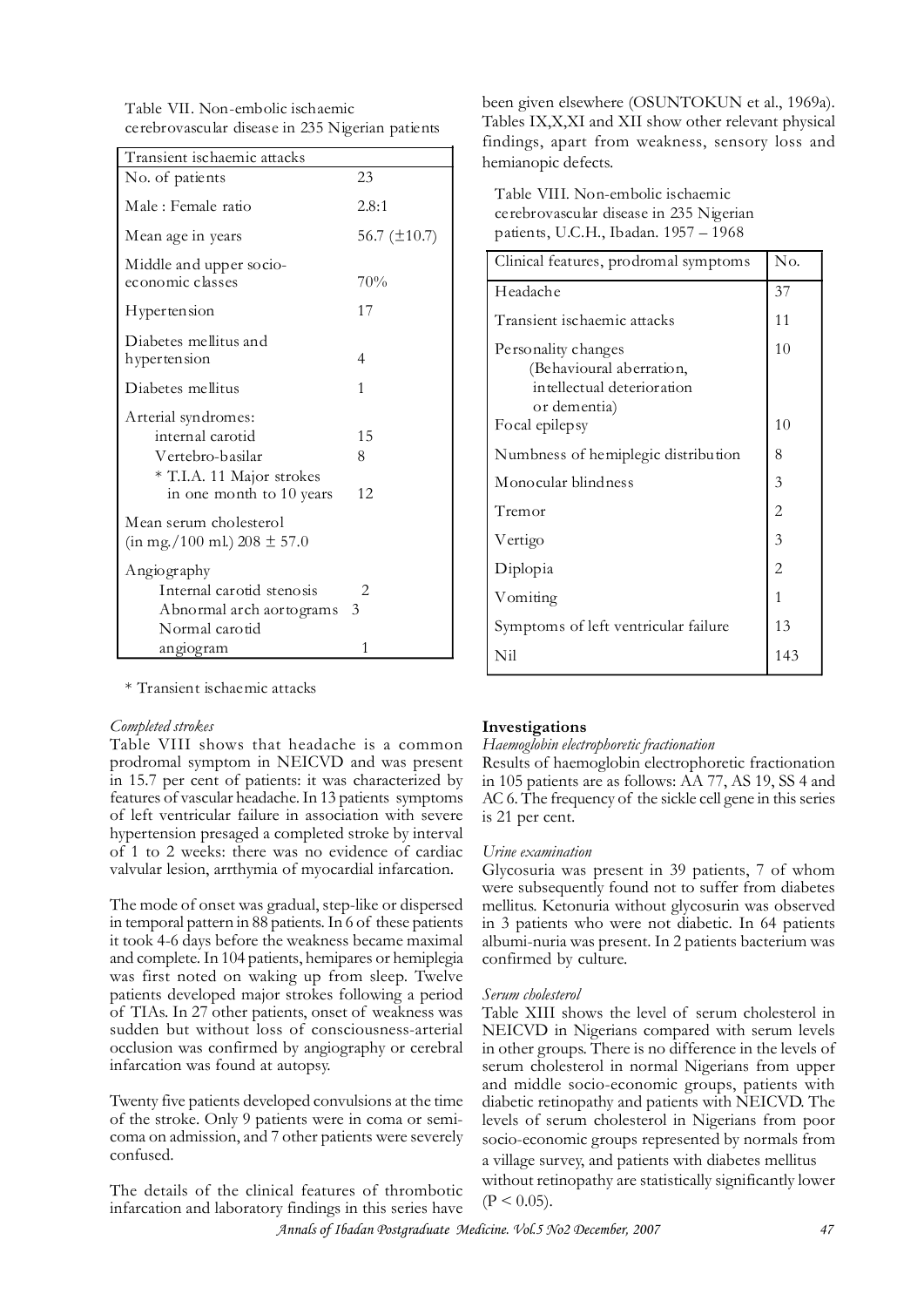Table IX. Non-enbolic ischaemic cerebrovascular disease in Nigerians, 1957 – 1968

| Other physical findings                                                    | No.            |
|----------------------------------------------------------------------------|----------------|
| Dementia                                                                   | 20             |
| Organic psychosis                                                          | 3              |
| Euphoria                                                                   | 3              |
| Severe perseveration                                                       | 3              |
| Parietal lobe syndrome                                                     | 10             |
| Extra pyramidal disease<br>Parkinsonism                                    | 10             |
| Choreo-athetosis                                                           | 1              |
| Torsion dystonia                                                           | 1              |
| Pseudobulbar palsy                                                         | $\overline{2}$ |
| Cerebellar ataxia associated with<br>Supratentorial lesion<br>$\mathbf{1}$ | 5              |
| ii. Brain stem lesion                                                      | 4              |
| Optic atrophy                                                              | 3              |
| Multiple                                                                   | 3              |

Table X. Non-embolic ischaemic ce rebrovascular disease in Nigerian patients, UCH., Ibadan, 1957-1968. Dysphasia in 218 patients with completed strokes.

|                                | Total  | No. with  |               |
|--------------------------------|--------|-----------|---------------|
|                                | No.    | Dysphasia | $\frac{0}{0}$ |
| Dextrals                       |        |           |               |
| Right hemiplegia               | $128*$ | 82        | 64.1          |
| Left Hemiparesis               | 89     | 12        | 13.5          |
| Sinistrals<br>Left hemiparesis |        |           | 100           |

\* In 24, clinical evidence o f Subcortical infarct.

### *Cerebrospinal fluid examination*

In 207 patients, the cerebrospinal fluid was examined and only twenty-four showed abnormalities with regard both to protein content and white cell count. In 7 of these, the protein content in mg per 100 ml. were 60, 75, 90, 110, 120, 130 and 1,000, with corresponding white cell count per cmm. of 110, 1,000, 90, 45, nil, and 950. Four of these 24 patients had positive serological test for syphilis in blood and CSF. Seventeen patients showed raised protein concentration only. This was usually moderate; only 4 had values exceeding 70 mg. per 100 ml. (85, 90, 150 and 500 mg/100 ml.). In 22 other patients with CSF the red blood cell count exceeded 550/c.mm. in 13; the protein content, white cell count, and sugar concentration were normal.

Table XI. Non-embolic ischaemic cerebrovascular disease in Nigerian patients, U.C.H., Ibadan, 1957-1968. Pure Motor Hemiplegia

|                       |     | Pure       |               |
|-----------------------|-----|------------|---------------|
|                       | No. | motor      | $\frac{0}{0}$ |
|                       |     | hemiplegia |               |
| Hypertensive patients | 145 | 75         | 51.7          |
| Non-hypertensive      | 79  | 21         | 26.6          |

# Table XII. Babinski reflex in non-embolic ischaemic cerebrovascular disease in Nigerians

|                      | No     | Present<br>(+ve) | Hexor | Equivocal | $\frac{0}{0}$<br>$+ve$ |
|----------------------|--------|------------------|-------|-----------|------------------------|
| Right<br>hemiparesis | 128 42 |                  | 54    | 32        | 328                    |
| Left<br>hemiparesis  | 90     | 37               | 40    | 13        | 41.1                   |
| Quodri-paresis       | 12     | 6                | 4     | 2         | 500                    |

# *Electrocardiographic abnormalities*

Transient ECG abnormalities were found in 12 patients – usually as flattening or depression of ST segment and T waves in left ventricular leads reverting to normal in most cases within one to two weeks. Left ventricular hypertrophy usually with evidence of myocardial strain was found in 39 patients. Other abnormalities include left atrial hypertrophy in one patient, left bundle branch block in 3 patients and diffuse myocardial damage in 4 patients who had severe hypertension and were in incipient cardiac failure.

## *Contrast neuroradiological investigation*

Table XIV shows the abnormalities found. Preangiographic prediction of the site was correct in only 60 per cent. Representative findings are shown in Figs. 1-6.

Fig. 1. Shows complete occlusion of left Internal Carotid artery in the characteristic site just beyond the bifurcation of the common carotid, in a normotensive, non-diabetic man aged 45, with transient ischaemic attacks.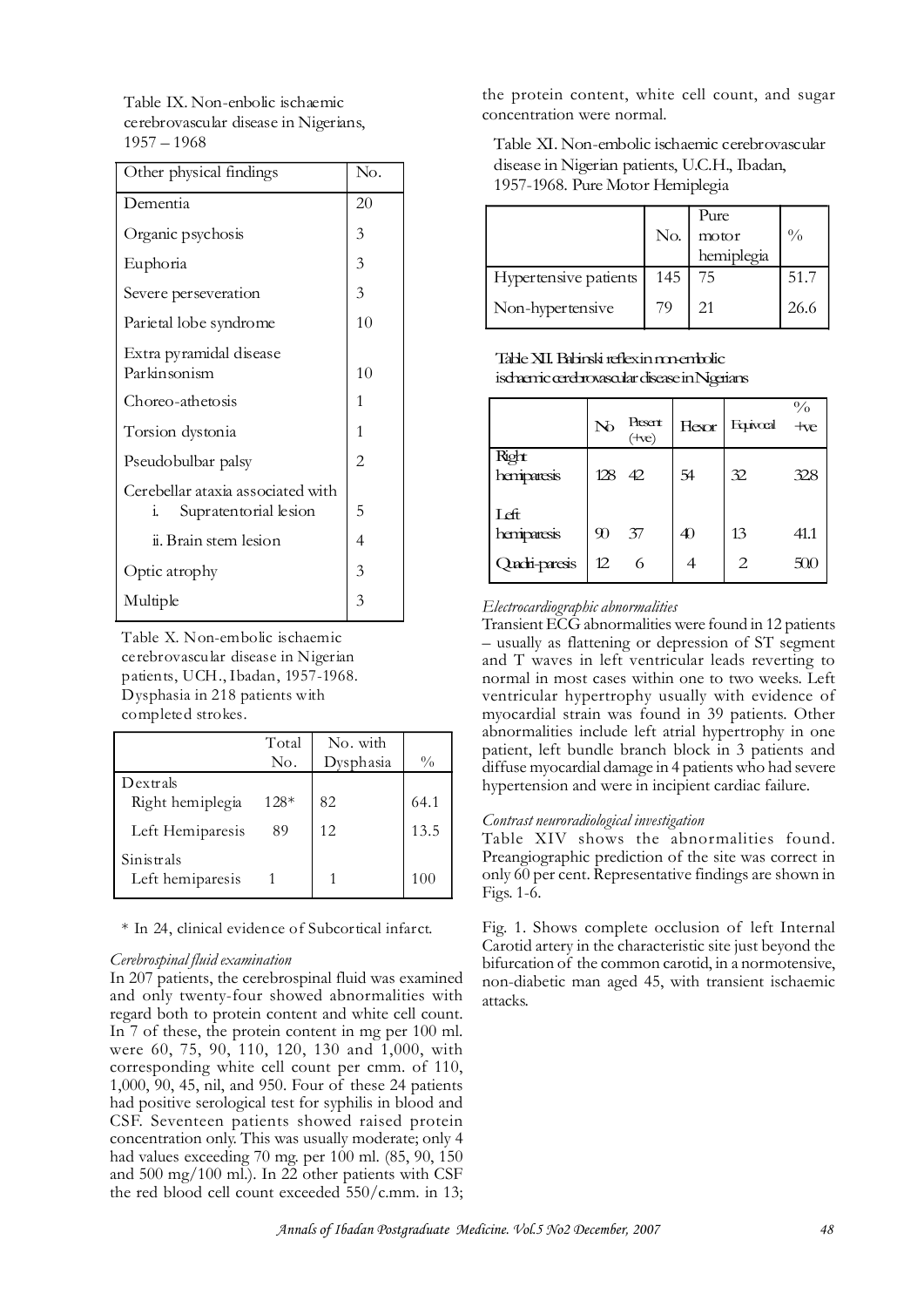Table XIII. Serum cholesterol in non-embolic ischaemic Nigerians

|                                                                              | $\rm No$        | Mean serum<br>cholesterol<br>$immg/100$ ml.<br>(includiag SD) |
|------------------------------------------------------------------------------|-----------------|---------------------------------------------------------------|
| 1. Non-embolic cerebro-vascular disease.                                     |                 |                                                               |
| a. Total                                                                     | 10 <sub>3</sub> | $196 \pm 85$                                                  |
| h Mile                                                                       | 67              | $191 \pm 72$                                                  |
| c. Female                                                                    | 36              | $213 \pm 88$                                                  |
| d. Transient ischaemic attacks                                               | 23              | $208 \pm 570$                                                 |
| 2. Edozien's reference group (1965)<br>3. Normals from village surveys (Epe- | 285             | 200                                                           |
| Fimin)                                                                       | 31              | $120 \pm 40$                                                  |
| 4. Diabetes mellitus without                                                 | 528             | $141 \pm 54$                                                  |
| 5. Diabetes mellitus with retinopathy                                        | 32              | $190 \pm 60$                                                  |

Table XIV. Non-embolic ischaemic cerebrovascular disease in Nigerians, University CollegeHospital, Ibadan, 1957-1968.

| Contrast neuroradiological investigation                                                                                                                                                                                                                                                                                                                                                                                                                                                 | No. |
|------------------------------------------------------------------------------------------------------------------------------------------------------------------------------------------------------------------------------------------------------------------------------------------------------------------------------------------------------------------------------------------------------------------------------------------------------------------------------------------|-----|
| Internal carotid angiography                                                                                                                                                                                                                                                                                                                                                                                                                                                             | 74  |
| Arch Aortography                                                                                                                                                                                                                                                                                                                                                                                                                                                                         | 3   |
| Pneumoencephalography & angiography                                                                                                                                                                                                                                                                                                                                                                                                                                                      | 10  |
| Abnormal findings                                                                                                                                                                                                                                                                                                                                                                                                                                                                        | 42  |
| Narrowed or occluded internal carotid 11<br>Internal carotid siphon to basilar artery<br>2<br>Stenosed external carotid in association<br>with middle cerebral artery occlusion<br>1<br>Occlusion of middle cerebral artery<br>16<br>Occlusion of anterior cerebral artery<br>2<br>Both anterior cerebral arteries fill from<br>one side<br>3<br>$\overline{\mathcal{E}}$<br>Abnormal arch aortogram<br>Pneumoencephalogram-unilateral dilation<br>of ventricle (normal angiograms)<br>4 |     |
| Normal internal carotid angiography                                                                                                                                                                                                                                                                                                                                                                                                                                                      | 49  |

Fig. 2. Shows stenosis of left external carotid near its origin and complete occlusion of middle cerebral artery in a 55 year old normotensive man, with a right hemiplegia and aphasia.

Fig. 3. Shows complete occlusion of the middle cerebral artery in a 50 year old hypertensive and diabetic woman.

Table XV shows that extracranial occlusion of stenosis was commoner in non-hypertensive patients although the difference is not statistically significant. Demonstrable angiographic occlusion of intracranial cerebral vessels was commoner in non-hypertensive patients than in hypertensive patients. The difference is statistically significant.  $(P > 0.02)$ .

| Table XV. Arteriography in non-embolic |
|----------------------------------------|
| cerebral infarcation in Nigerians      |

|                      | Normotensive | <b>Hypertensive</b> |
|----------------------|--------------|---------------------|
| Normal               | 21           | 28                  |
| Extracranial vessels |              |                     |
| Occlusion            |              |                     |
| Stenosis             |              |                     |
| <i>Intracranial</i>  |              |                     |
| Arterial             |              |                     |
| Occlusion            | 13           |                     |
| Total                |              | 36                  |

*Mortality*

Thirty seven patients died giving a mortality rate of 15.7 per cent. Autopsy was done in 25 patients. The findings are shown in Table XVI. The patients with infarcts and no atheroma are under 40.

Table XVI. Non-embolic ischaemic ce rebrovascular disease.

| Post-mortem findings in 25 patients    |                               |
|----------------------------------------|-------------------------------|
| Infarcts/atheroma of cerebral vessels, |                               |
| aorta, etc.                            | $17*$                         |
| Middle cerebral artery occlusion       | 4                             |
| Internal carotid artery occlusion      | 1                             |
| Spongiform encephalopathy              | 1                             |
| Infarct/no atheroma                    | $\mathfrak{D}_{\mathfrak{p}}$ |
| Other:                                 |                               |
| Schistomiasis of bladder               | 1                             |
| Pulmonary embolism                     |                               |

\* Occlusion of anterior descending branch of left coronary artery in a 61 year old male diabetic: no symptom of life.

# *Sequelae to thrombotic infarcation*

Nine patients developed epilepsy after an interval of 3 months to 3 years (with a mean of eight months) after cerebral infarcation. In 4 patients, the thalamic syndrome of Dejerine – Roussy occurred; and one of them responded dramatically to anticonvulsant therapy using diphenylhydantoin (Epanutin). Twenty three patients were severely incapacitated. One patient a minister of state aged 53 developed myocardial infarcation presumably from concomitant coronary artery disease, 4 months after a stroke. Another patient, aged 68, a wealthy businessman subsequently suffered from angina pectoris and intermittent claudication.

Fig. 4. Shows occlusion of some branches of the middle cerebral artery in a 45 year old man who presents with right hemiplegia and aphasia.

Fig. 5. Arch aortography in a 58 year old patient with severe hypertension: blood pressure on admission was 180/140 mm. of Hg. Shown arrowed is an aneurismal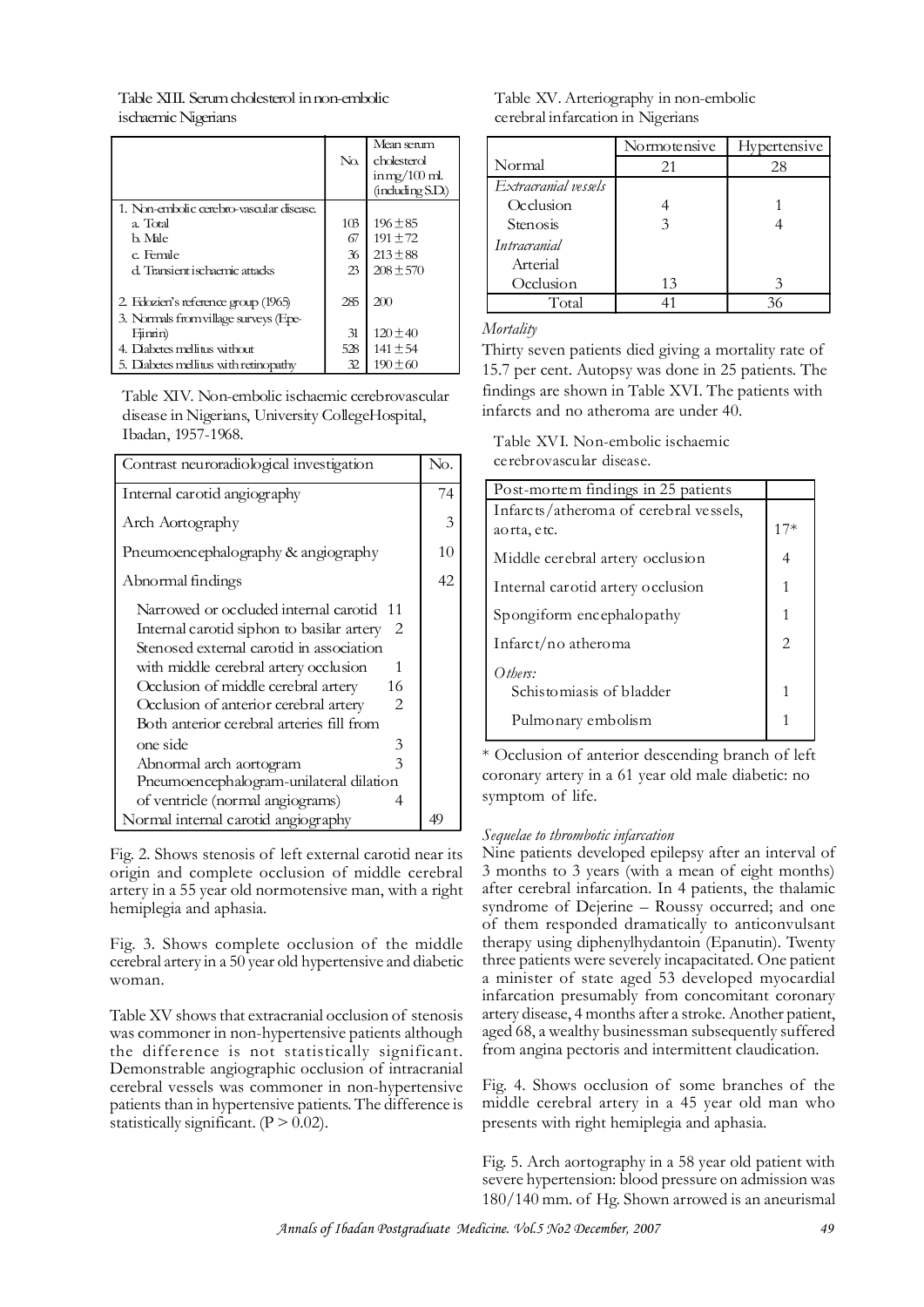dilatation of the right innominate artery. The patient presented with T.I.A.s.

## *Cerebral infarcation in non-diabetic non-hypertensive patients with no predisposing factors.*

We have encountered a group of relatively young normotensive non-diabetic patients with cerebral infarcation (Table XVIII). Hypercholestrolaemia was absent; angiographic studies demonstrated occlusion or stenosis in less than half of the patients.

Table XVII. sequelae to non-embolic ishcaemic cerebrovascular disease.

|                   | No. |
|-------------------|-----|
| Epilepsy          |     |
| Parkinsonism      |     |
| Thalamic syndrome |     |
| Cardiac infarct   |     |
| Angina pectoris   |     |

Fig. 6. Arch aortography in a 44 year old severely hypertensive (blood pressure 200/150 mm. Hg.) man, who presents with T.I.A.s. in the territory of the vertbrobasilar artery. Note irregularity of lumina of vertebral arteries.

#### *Sex and age distribution*

The male to female ratio in primary cerebral haemorrhage is 1.7 to 1. The peak incidence is in the age group 40-59 (Table XIX). Patients from upper and middle socio-economic groups constitute 30 per cent of the total number (Table IV).

#### *Predisposing conditions*

Table XX shows that hypertension is present in 75 (81.5 per cent) of the patients. In 65 per cent of the patients hypertension has not been diagnosed prior to the ictus. The severity of the diastolic hypertension is shown in Table XXI. Cerebral haemorrhage occurred in association with leukaemia and Hodgkin's disease in 4 patients: thrombocytopenia was present. In two young female patients, cerebral haemorrhage was associated with chorioncarcinoma. Both patients gave a history of vaginal bleeding, recent abortion and were severely anaemic.

### *Prodromal symptoms*

A history of vascular headache, the duration of which varied from hours to weeks, prior to the ictus was obtained in 28 patients (30 per cent). Seven other patients had symptoms of left ventricular failure 1 to 4 weeks before the stroke. Other symptoms were confusion (1) dizziness (1) hemi-hyperaesthesia (1) vomiting, associated with ataxia and diplopia (1), and convulsion (1)

Table XVIII. Non-embolic ischaemic cerebrovascular disease

| No predisposing condition                                                          |                                               |  |  |
|------------------------------------------------------------------------------------|-----------------------------------------------|--|--|
| No. of patients                                                                    | 41                                            |  |  |
| M:F ratio                                                                          | 5.8:1                                         |  |  |
| Middle & Upper socio-<br>economic classes<br>Age (mean range and S.D.)<br>in years | $31.7\%$<br>$465(13-7) \pm 16$                |  |  |
| Serumcholesterol (mean,<br>and $SD$ )                                              | $149.0 \,\mathrm{mg}/100 \,\mathrm{m} \pm 43$ |  |  |
| Mortality<br>Contrast neuroradiological<br>investigations                          | $19.5\%$<br>26                                |  |  |
| Normal                                                                             | 15                                            |  |  |
| Abnormal                                                                           | 11                                            |  |  |

### *Mode of onset*

It was sudden in 89 patients and was precipitated by excitement in a few patients. One man aged 35 years, on being told his wife had just delivered their first baby boy, after four girls, jumped up in ecstasy and collapsed. On admission, he was in coma and had right hemiplegia: his blood pressure was 260/180, and he died within 24 hours of admission. One patient developed a CVA whilst watching a football match: in another patient CVA occurred during a religious ecstasy in the Church of Cherubim and Seraphim. Only in one patient did the stroke occur during sleep. In 2 other patients, the onset was gradual taking 30 minutes and 2 hours respectively for the hemiplegia to be completed.

### *Physical signs on admission*

Table XXII shows that coma or semi coma was present in 71 (77 per cent) of the patients. On clinical grounds, the haemorrhage was supratentorial in 79 patients and was in the brain stem in 13 patients.

#### **Investigations**

#### *Haematology*

Of the 5 patients in whom the haemoglobin level was less than 5.G/100 ml, chorioncarcinoma was present in 2 and leukaemia in 3. Haemoglobin electrophoretic fractionation in 25 patients gave the following results: AA 18, AS 5, AC 2, giving a frequency of 20 per cent for the sickle cell gene in patients with primary intracerebral haemorrhage.

### *Cerebrospinal fluid examination*

Cerebrospinal fluid examination was done in 54 patients. In 31, it was uniformly bloody, in 18 it was xanthocromic. In 5 patients it was clear microscopically but red blood cells count exceeded 1,000/c.mm. Three of the patients subsequently died and autopsy showed intracerebral haemorrhage.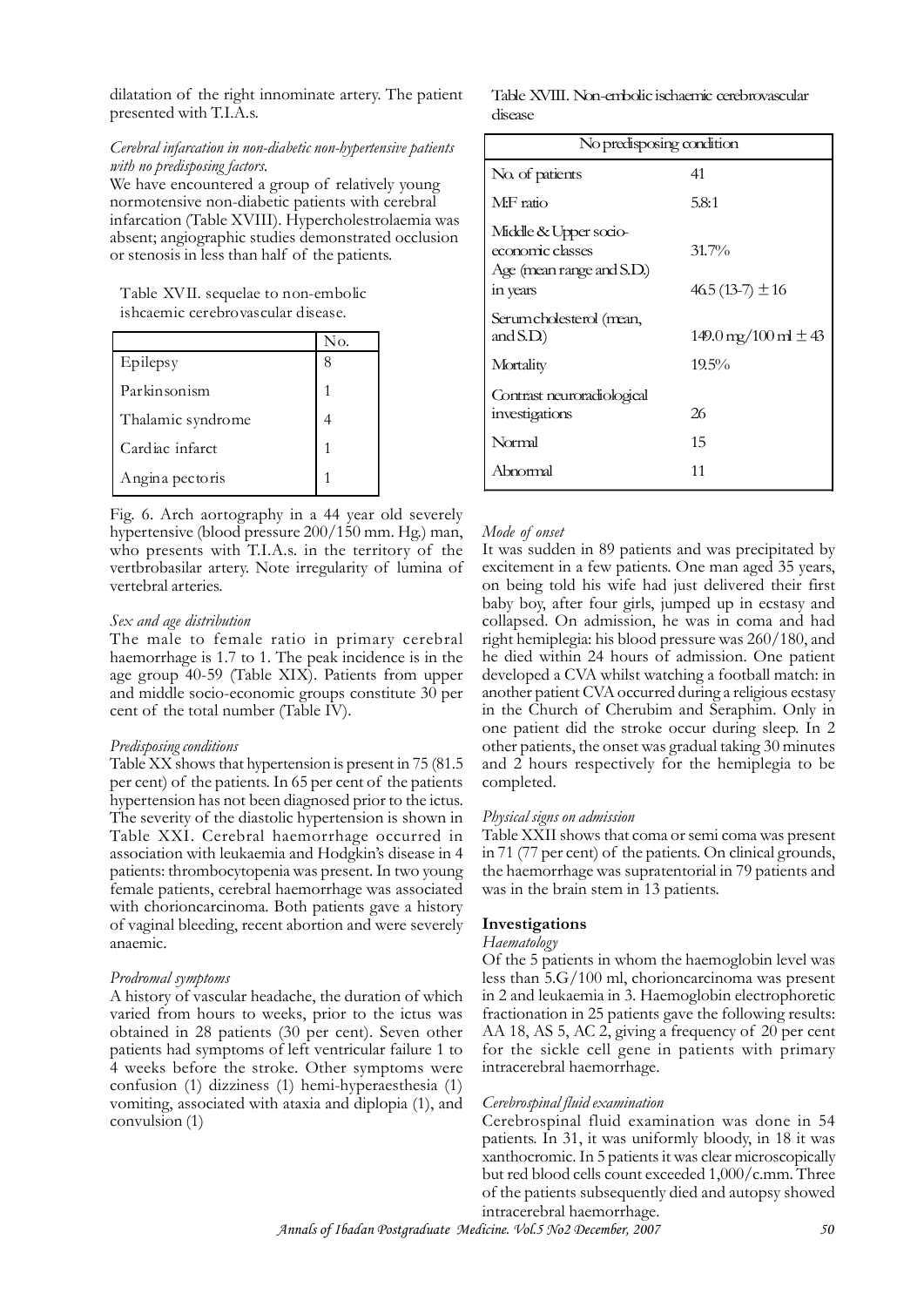| A gegroups | $10 - 19$ | $20 - 29$ | $30 - 39$ | $40 - 49$ | $50 - 59$ | $60 - 69$ | $70 - 79$ | To tal |
|------------|-----------|-----------|-----------|-----------|-----------|-----------|-----------|--------|
| M          |           |           |           | 13        | 14        |           |           | 58     |
| M          |           |           |           |           |           |           |           | 34     |
| Total      |           |           | 14        | 22        | 22        |           |           |        |

Table XIX. A ge distribution in 92 patients with primary intracerebral haemorrhage

Table XX. Cerebral haemorrhage in Nigerians

| Predisposing conditions            | No. |
|------------------------------------|-----|
| Hypertension                       | 75  |
| Diabetes mellitus and hypertension | 8   |
| Leukaemia                          | 3   |
| Trophoblastic tumours              |     |
| Hodgkin's diseases                 |     |
| Nil                                |     |
|                                    |     |
| Total                              | 92  |

Table XXI. Cerebral haemorrhage in Nigerians

| Severity of diastolic | No. |
|-----------------------|-----|
| hypertension          |     |
| $> 120$ mm. Hg.       | 52  |
| $> 130$ mm. Hg.       | 37  |
| $> 140$ mm. Hg.       | 27  |
| $> 150$ mm. Hg.       | 16  |
| $> 160$ mm. Hg.       | 13  |
| $> 170$ mm. Hg.       | 8   |
| $> 180$ mm. Hg.       | 6   |

*Urine examination*

Albuminuria was present in 35 of the 63 patients in whom the urine was examined. Transient ketonuria without glycosuria was present in 3 patients.

### *Serum cholesterol*

The mean in 20 patients was  $202 \pm 40$  mg/100 ml.

### *Electrocardiography*

EGG evidence of severe left ventricular hypertrophy or strain was present in 48 hypertensive patients.

#### *Carotid angiography*

Angiography study was done in 6 patients. In one patient it showed an avascular frontal lobe mass which at craniotomy turned out to be an intracerebral haematoma. Angiography was not frequently done as the majority of the patients were in coma on admission.

### *Mortality*

Seventy one (77 per cent) of the patients died. Twothirds of deaths occurred within 24 hours of admission, and 85 per cent of deaths within 3 days of admission. Permission for autopsy examination was obtained for 41 patients. The findings are shown in Table XXIII. In 25 patients intracerebral haemorrhage and macroscopically recognizable atheroma of the cerebral vessels were present. Fourteen patients under 40 years of age showed intracerebral haemorrhage but without any macroscopic atheroma of cerebral vessels. In one patient the arteries of cerebral vessels, pancreas, spleen, and kidneys showed histological changes typical of polyartentis nodosa (Fig. 7). This is the nearest to the establishment of a diagnosis of polyarteritis in U.C.H., Ibadan, in eleven years.

Table XXII. Cerebral haemorrhage in Nigerians

|                | No. of patients |
|----------------|-----------------|
| Coma           | 68              |
| Semicoma       | 3               |
| Confusion      | 5               |
| Neck stiffness | 13              |
| Dementia       | 3               |

Table XXIII. Cerebral haemorrhage in Nigerians

| Severity of diastolic hypertension | No. |
|------------------------------------|-----|
| Haemorrhage/atheroma               | 25  |
| Haemorrhage/no atheroma            | 14  |
| Chorioncarcinoma/haemorrhage       |     |
| Leukaemia/haemorrhage              |     |

#### *Sequelae to cerebral haemorrhage*

Eight patients were severely incapacitated. One patient developed epilepsy 6 months after the ictus.

Fig. 7. (Magnification x 150). Shows occlusive arteritis in the pancreas in an 18 year old patient who presents as cerebral haemorrhage and died. ?Polyarteritis nodosa

#### **Embolic infarcation**

#### *Sex and age distribution*

The male to female ratio is 1.6 to 1. The youngest patient was 3 years old and the oldest 75. Only one of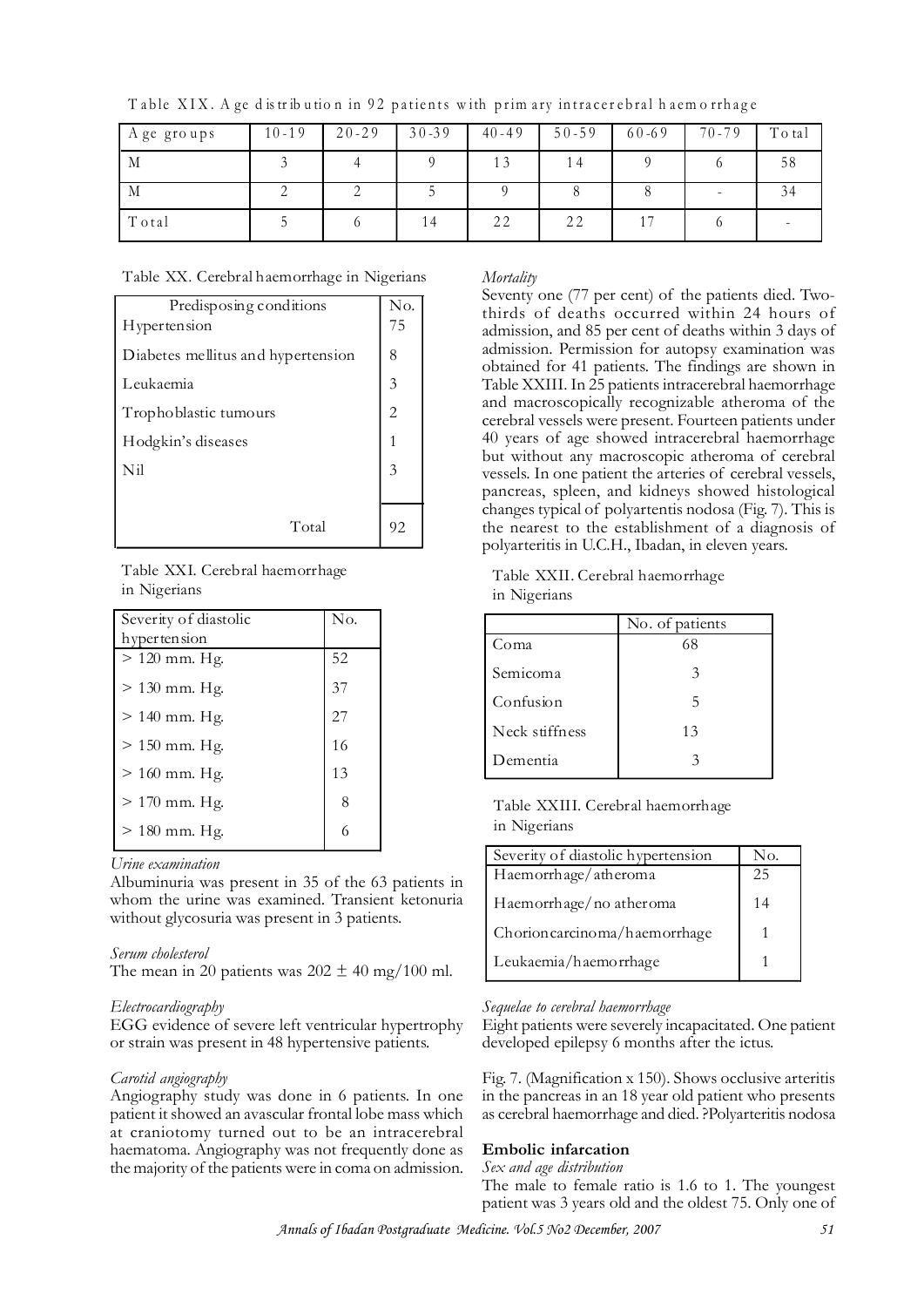the 21 patients came from the upper and middle socioeconomic groups.

## *Predisposing conditions*

In 12 patients, embolic infarcation was secondary, to rheumatic mitral valve disease; in 3 of the patients, arterial fibrillation was present. Subacute bacterial endocarditis was present in 6 other patients with vulvar disease who subsequently developed embolic infarcations, in association with evidence of embolic infarcation in the kidneys. In 2 patients with endomyocardial fibrosis and in another patient with heart muscle disease, embolic cerebral infarcation occurred as a complication.

## *Clinical features*

Onset was sudden in all the patients. At the onset of ictus, only three patients were in coma and one was confused. Left hemiparesis was present in 13 patients who were all right-handed; and eight other righthanded patients had right hemiparesis. Hemianopia was present in 2 patients. Aphasia was present in 7 of the 8 right-handed patients with right hemiparesis. None of the patients with left hemiparesis showed any disorder of speech.

## *Cerebrospinal fluid examination*

In 14 patients the CSF was examined and was normal in all except 2 patients whose CSF showed protein conventrations of 70 mg. and 110 mg. per 100 ml: there was no increase in the cellular content of the CSF.

### *Mortality*

Nine (including the 6 patients with bacterial endocarditis) of the 21 patients died, giving a mortality rate of 42.9 per cent.

## *Sequelae*

Two patients developed epilepsy 4 and 6 months after embolic cerebral infarcation. One of them died 2 years after the onset of epilepsy, from cow's urine poisoning administered as a native anticonvulsant. Eight patients achieved satisfactory functional recovery. Two patients were severely incapacitated largely as a result of cardiac valvular lesion.

## **Discussion**

Non-embolic ischaemic cerebrovascular disease is the commonest form of CVA in Nigerians. Our finding is similar to that of the National Institute of Neurological Diseases and Blindness U.S.A. (1958), PRINEAS and MARSHALL, (1966), YATES (1964), COLLOMB et al. (1966) and DALAL et al. (1968). In the more developed countries there is evidence that 3 or 4 decades ago, cerebral haemorrhage caused death in three times the number of cases as did cerebral infarcation. The reversal in recent times has been attributed to various possibilities including the use of hypotensive therapy (LEISHMAN 1963), which reduces the mortality from an early stroke due to cerebral haemorrhage but has little influence upon the longterm risk of dying from a stroke associated with the progressive development of cerebral atherosclerosis. It is interesting to note that in Nigerians this factor of early use of hypotensive therapy does not apply; for hypertension was previously undiagnosed before the occurrence of CVA, in 60 per cent of our patients with either NEICVD or cerebral haemorrhage, and who were subsequently found to be hypertensive. Hence although a clinical diagnosis of cerebral arterial thrombosis is more frequently made at Ibadan, cerebral haemorrhage, with or without atheroma of cerebral vessels, is more frequently found at autopsy. In this series for example, 41 patients with cerebral haemorrhage were found at autopsy compared with 25 non-embolic infarcations. Besides cerebral haemorrhage accounted fir nearly twice as many deaths as thrombotic cerebral infarcation, although the latter is more than twice as common.

The peak incidence of non-embolic cerebral infarcation as well as that of cerebral haemorrhage is in the age group 50-59; and this is a decade ahead of the peak incidence of hypertension in Nigerians, (AKINKUGBE, 1968). In both groups, hypertension is the commonest predisposing factor.

The sex incidence for all types of CVA in Nigerian is similar. In most African countries, the males come more readily to the hospital, and hence the sex incidence in this series may not reflect the true sex incidence.

Non-embolic cerebral infarcation and cerebral haemorrhage are commoner among the middle and upper socio-economic groups compared for example with a disease such as epilepsy or with embolic cerebral infarcation. Most of the patients in the higher and middle socio-economic groups live in the big cities such as Ibadan. It has been established elsewhere that

Table XXIV. Embolic infarcations in Nigerians. Age and sex distribution

| Age<br>group<br>in years |          |           |           |       |           |           |          |        |
|--------------------------|----------|-----------|-----------|-------|-----------|-----------|----------|--------|
|                          | $0 - 9$  | $10 - 19$ | $20 - 29$ | 30-39 | $40 - 49$ | $50 - 59$ | 60-69    | $70 +$ |
| Male                     |          | 3         | $\theta$  | 4     | 2         |           |          |        |
| Female                   | $\theta$ |           | 3         | 2     |           |           | $\theta$ |        |
| Total                    |          |           |           | O     | 3         | ⌒         |          |        |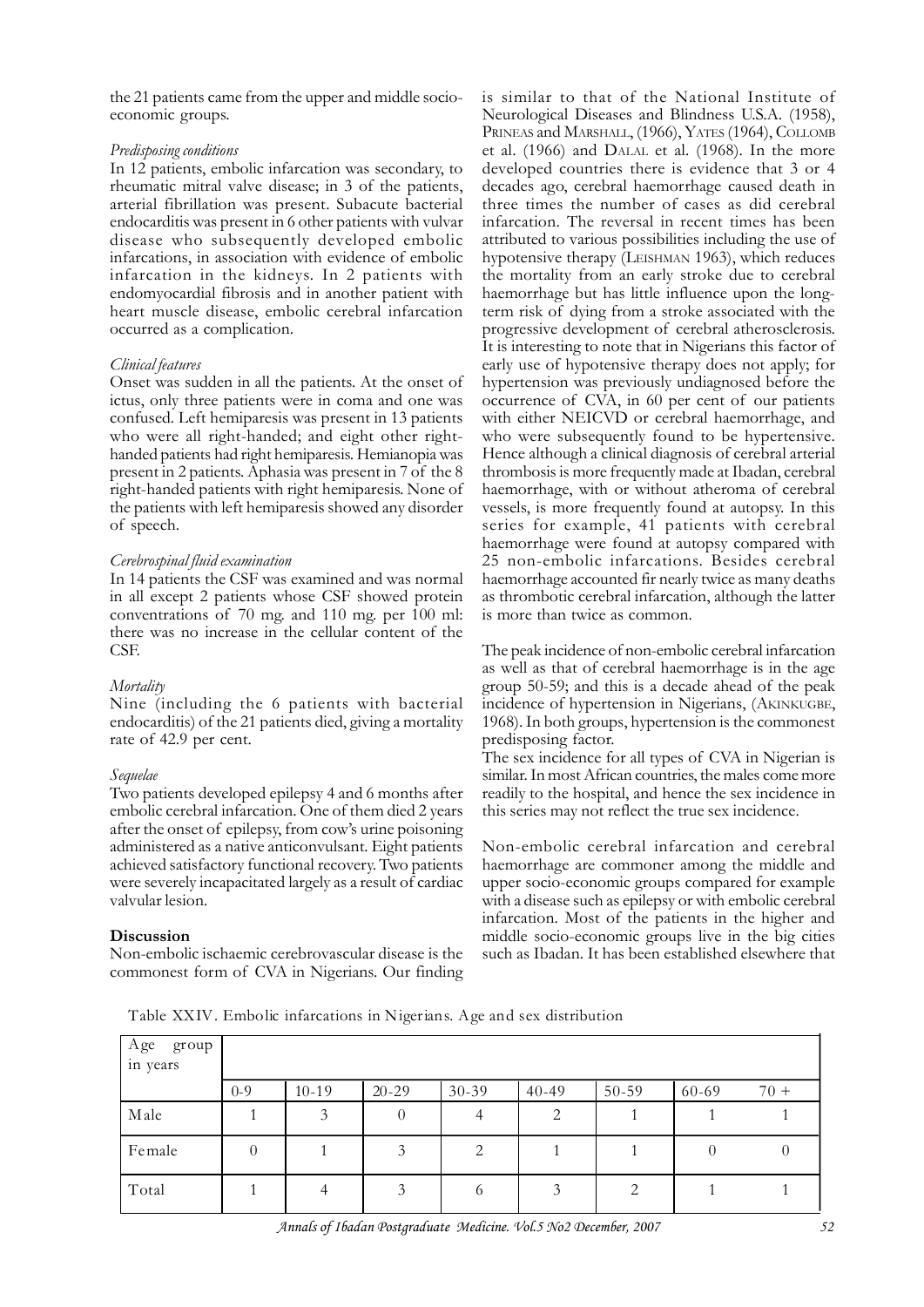mortality from vascular disease is greater in urban than in rural areas. For example, BERKSON et al. (1960) have shown that mortality from cardiovascular and renal disease is twice as high in Chicago as it is in rural Illinois and similar findings have been reported for coronary artery disease and for CVD by JERVELL et al. (1965).

Hypertension and diabetes mellitus constitute the most important predisposing conditions for non-embolic cerebral infarcation and cerebral haemorrhage in Nigerians. Prospective studies of small towns in Britain and United States of America (HALL, 1965, MIKKELSON et al., 1965) have shown that hypertension, diabetes, obesity, high serum lipids and smoking predispose. COLE and MCDOWELL, (1968) concludes from their epidemiological studies of CVD that hypertension has emerged as the single factor most closely associated with the later development of a stroke although a striking preponderance of diabetes mellitus and hypercholestrolaemia is also evident among those who later develop a stroke. Hypertension is more readily accepted as being of aetiological importance in cerebral haemorrhage; however there is also an abundance of data showing that hypertension is common in cerebral infarcation (HUTCHINSON and YATES, 1957, STAMLER, 1958, LOWBEER and PHEAR, 1961). In our series however, hypertension is more common in cerebral haemorrhage than in cerebral infarcation.

It is worth emphasizing the role of diabetes mellitus in the pathogenesis of CVD in Nigerians, and that there may be no overt symptom of diabetes mellitus. In 16 of our patients with non-embolic ischaemic disease and who on admission were known not to suffer from overt diabetes mellitus, impaired glucose tolerance was found with the standard and the sterbidstressed GTT. Diabetes mellitus is not uncommon in Nigerian; the incidence in the hospital population in U.C.H., Ibadan is 0.43 per cent. (OSUNTOKUN et al., 1969b). The role of diabetes mellitus or of diabetic diathesis in the aetio-pathogenesis of CVD has been discussed in detail elsewhere. (OSUNTOKUN et al., 1969a). Haemoglobinopathy is not a predisposing factor to CVA in adult Nigerians but should be borne in mind in children who presents with a CVA. Sickle cell disease may be a cause of monocular blindness in the African (KONOTEY-AHULU, 1968) and this may stimulate transient ischaemic CVD. The frequency of the sickle cell gene in NEICVD and in cerebral haemorrhage is 21 and 20 per cent respectively and is not higher than in the general population where the frequency is 24 per cent (WATSON-WILLIAMS, 1965).

Transient ischameic attacks (TIAs) appear to carry a bad prognosis in Nigerian patients, compared with the Caucasians. In MARSHALL's (1964) series of 61 patients with TIAs followed for a period of two months to 7 years, only one patient subsequently developed a major episode. In our series, of the 15 oatients who suffered from intermittent ischaemia of the internal carotid territory, and who were followed up 6 months to 10 years, 11 developed major strokes and one of them died. One of the 8 patients with intermittent vertebrobasilar ischaemia had a completed stroke and died from it – this group has been followed up for 6 months to 4 years. However, our finding in one respect is similar to that of MARSHALL (1964) who found that TIAs in the vertrbrobasilar territory carry a better prognosis than those in the internal carotid territory with regard to completed stroke.

The clinical features of non-embolic infarction, cerebral haemorrhage and embolic infarction were frequently characteristic to make accurate clinical diagnosis possible in a large number of patients. As has been noted by several authors, this is not always possible however without ancillary investigations. For example although non-embolic infarction was gradual in onset, or followed sleep, in 192 patients; however in 27 patients it was sudden, and angiography or autopsy examination was necessary to establish the diagnosis of non-embolic infarction in these 27 patients. In 2 patients with cerebral haemorrhage, the onset was gradual. Coma was frequently present in cerebral haemorrhage, less so in embolic infarctions and least common in cerebral haemorrhage (30 per cent) and less common in non-embolic and embolic infarctions (15 and 14 per cent respectively). The CSF was frequently bloody or xanthochromic in cerebral haemorrhage and rarely so in embolic and thrombotic infarction. The mortality was highest in cerebral haemorrhage. Epilepsy as a sequel was more frequent in thrombotic and embolic infarctions than in cerebral haemorrhage. There is a group of relatively young normotensive non-diabetic Nigerian patients with nonembolic cerebral infarction in whom hypercholesterolaemia is usually absent and angiographic examination reveals stenosis or occlusion in less than half of the patients. This group deserves further intensive study including measurement of fibrinolytic activity, platelet adhesiveness, parasitisation rate, and arterial biopsy for evidence of arteritis. It is interesting to note that a similar group has been described among Indians in Bombay (DALAL et al.,) ABRAHAMS and COCKSHOT (1962) reported a peculiar arteritis which present with multiple aneurysms. We have not found such an entity as a cause of stroke in young Nigerians.

In Nigerians with NEICVD, the higher incidence of pure motor hemiplegia in hypertensive patients than in normotensive patients is similar to the findings of PRINEAS and MARSHALL (1966). Pure motor hemiplegia is usually due to thrombosis of small vessels causing a deeply situated lesion in the internal capsule or pars basilaris pontis (FISHER and CURRY, 1965).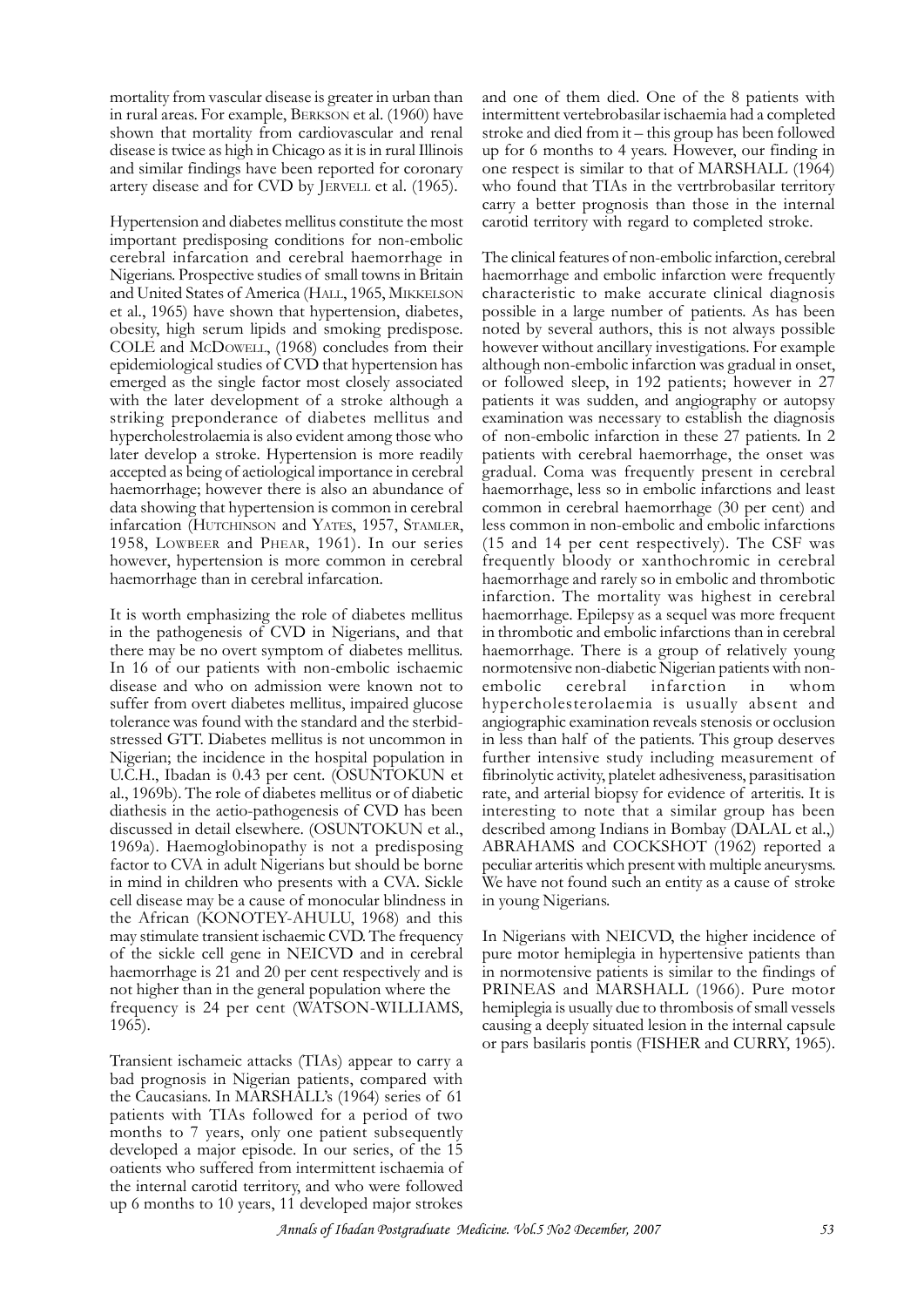The high socio-economic status of many of our patients with non-embolic CVA and cerebral haemorrhage is also reflected in the serum cholesterol values. The values in the two groups are comparable to those found in healthy Nigerians from the upper socio-economic strata. Serum cholesterol appears to reflect the socioeconomic status in Nigerians. Serum cholesterol levels are higher in Nigerians in upper and middle socioeconomic groups than in the low-income groups. The serum cholesterol in patients with cerebral infarction is of the same level in Nigerians with diabetic retinopathy (OSUNTOKUN, 1969c). In both groups there is a preponderance of patients from the middle and upper socio-economic groups. Nigerians in the higher strata of the society eat partly European type of diet. Bantus who eat European type of diet with high fat intake have higher serum cholesterol than Bantus who live on native diet with low fat intake (WALKER and ARVIDSSON, 1954). The diet of an average Nigerian from the low-income group includes a large amount of unsaturated vegetable fats in addition to lots of carbohydrate, vegetables and pulses, but little protein derived from animal sources; in addition physical exertion is often excessive, as they way walk long distances daily: these may account for the low serum cholesterol in such patients. Serum cholesterol is low in the Bushmen of the Kalahari Desert, probably due to low calorie intake and excessive physical work (TRUSWELL and HANSEN, 1968). There is evidence that although there may be no significant difference in the level of serum cholesterol in patients with strokes and in normals, the phospholids and triglyceride levels may be significantly higher than normal in cerebral thrombosis (Technical Group of the Committee on Lipoprotein and Atherosclerosis, 1956; STAMBLER, 1960; KOGAN et al., 1962, BERKOWITZ, 1964, KATSUKI and OMAE, 1966). However, CUMINGS et al., (1967) found no difference in the serum triglycerides, total and free cholesterol, phospholipids, free fatty acids and skin fold thickness in patients with cerebral infarction whether hypertensive or not, and in controls. The role of serum lipids in the aetio-pathogenesis of cerebral atherosclerosis remains therefore controversial.

The incidence of extracranial obstructive arterial lesions in our patients with NEICVD is low at 19.6 per cent of the 87 patients in whom angiographic examination was carried out. The incidence is most series is 40 to 50 per cent (BAUER et al., 1962; BLAIDSDELL et al., 1962; NEWTON et al., 1964: DALAL et al., 1968). Four vessel angiography was infrequently employed in our patients and this may have accounted for the marked difference in the incidence of extracranial arterial obstructive lesion. DALAL et al. (1968) has shown that there is no significant difference in the frequency if these lesions in the malnourished and wellnourished subjects; that there is no correlation found with the level of serum cholesterol; and that in the low-income Indians from low-socio-economic groups the angiographic incidence of extracranial lesions associated with ischaemic stroke showed no significant difference from that seen in the Caucasians. There may however be subtle racial differences, for in a comparative study, KIEFFER et al. (1967) show that the incidence of extracranial lesions demonstrable by 4-vessel angiography in the American patients is higher than in the Japanese.

Angiographically verified extracranial and intracranial arterial stenosis or occlusion is more common in the non-hypertensive than in the hypertensive Nigerian patients with thrombotic cerebral infarction. This is similar to the finding of PRINEAS and MARSHALL (1966). Non-haemorrhage stroke in the hypertensive patient may be due to occlusion in small vessels which may not be demonstrable by angiography. ROSS RUSSELL (1963) has demonstrated a higher incidence of miliary aneurysms on the cerebral arteries of hypertensive patients than in normotensive subjects. These aneurysms were found most commonly upon the small perforating arteries. They showed a tendency of thrombose, a process which sometimes extend to affect the parent vessel with the production of small areas of ischaemic softening in the distribution of the vessels. There was often no evidence of present or past haemorrhage in the area of the aneurysm. Such occlusive disease may not be demonstrable by angiography.

Angiography showed evidence of atherosclerotic occlusion in less than half of the patients in our series in whom this examination was done. A negative angiography however does not rule out occlusive disease of the small perforating arteries at the base of the brain. The incidence of normal angiograms in occlusive cerebrovascular disease ranges from 19 per cent to 51 per cent (NEWTON et al., 1964; SILVERSTEIN, 1965, DALAL et al., 1968). In some patients immediate recanalisation from lysis of a thrombotic plug is a possibility but is unlikely. DALAL et al. (1968) has reported the finding of ischaemic infarctions with thrombotic occlusion of the smaller perforating arteries in patients who have normal multiple angiograms. We also encountered 2 such patients in our series. A negative or normal angiogram in the ictal territory in non-embolic infarction is suggestive of an occlusive disease in the blood vessels too small to be visualized by angiography. It should be borne in mind however that temporary or transient cerebral arterial spasm may cause infarction of the brain as has been reported in migraine (GUEST and WOOLF, 1964). Angiographic investigation is of value in the investigation of a stroke but it is not without risk in patients who are hypertensive and in elderly patients. Our criteria for deciding on angiographic examination have been set out elsewhere (OSUNTOKUN et al., 1969a). Judiciously employed angiography is a relatively safe procedure. In this series, 5.8 per cent of patients with NEICVD who had angiographic examination developed complications. The incidence of complications of angiographic examinations in occlusive vascular disease has ranged from 2.2 to 20 per cent per patient or 2 to 13 per cent procedure (SILVERSTEIN, 1966).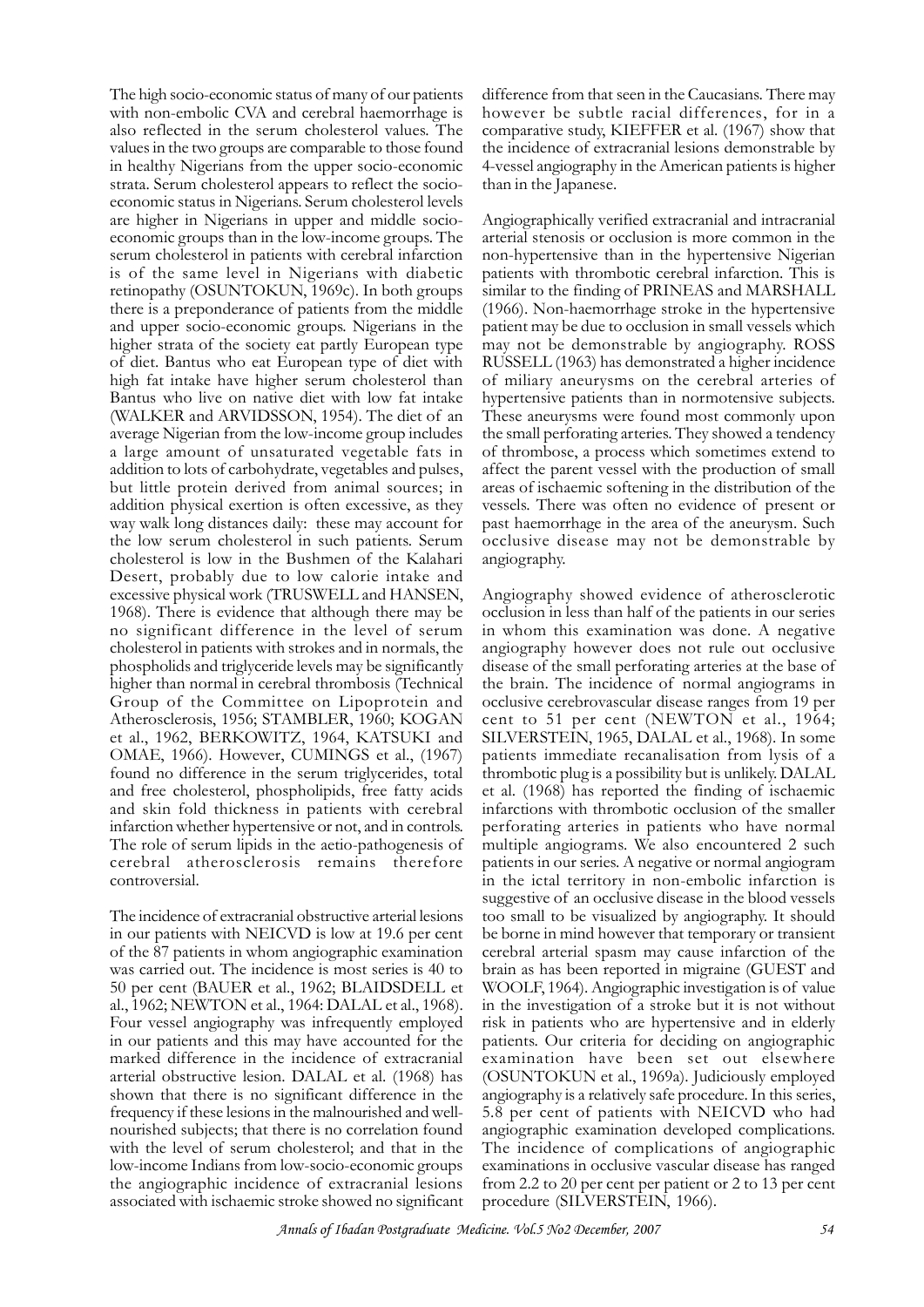This series show that cerebrovascular accident is not uncommon in the Nigerians. In U.C.H., Ibadan, the incidence of cerebrovascular accident is 60 per cent of that of epilepsy and 40 per cent of that of diabetes mellitus. It is more common than nutritional neuropathies, cerebral tumours, motor neurone disease, and Parkinson's disease. Its incidence in the hospital population is 1 in 560. In a previous study in the U.C.H., Ibadan, KAUSHIK (1963) found that cerebrovascular accidents constitute 16.3 per cent of all neurological admissions, 0.35 per cent of the total admissions, and 44 per cent of the patients who had CVA suffered from non-embolic infarction. At autopsy cerebrovascular atheroma and cerebral arterial occlusion are not infrequently encountered especially in patients with diabetes mellitus and hypertension. Cerebrovascular atheroma in the nom-diabetic nonhypertensive Nigerians is less common at autopsy compared with American Negroes (WILLIAMS and RESCH, 1969). However it is now being recognized that a high incidence of cerebrovascular disease may occur even when there is a low incidence of advanced atherosclerotic process in the cerebral vessels. This has been demonstrated in the Japanese population where it has been shown that cerebral thrombosis is quite common although cerebrovascular atherosclerosis is less common than in the white American (KATSUKI and HIROTA, 1966). Besides although atherosclerosis is less common in the South African Bantus, cerebrovascular disease is as common as in the whites. (WALKER, 1963).

The relatively rarity of embolic infarction in Nigerians is probably due to the low incidence of rheumatic heart disease and ischaemic heart disease. Endomyocardial fibrosis and heart muscle disease are the commonest heart diseases seen at Ibadan. In these diseases the incidence of embolic infarction seems to be low.

#### **Summary**

In the 11 year period, 1957 to 1968, 348 patients with cerebrovascular accidents (thrombosis, haemorrhage and embolism) have been seen in the University College Hospital, Ibadan. In the same period, at least 200,000 patients have been treated in the various departments and wards of the hospital.

Non-embolic ischaemic cerebrovascular disease constitutes 67.5 per cent of all CVA, cerebral haemorrhage 26.4 per cent and embolic infarction 6.1 per cent.

There is a male preponderance in all the three categories. The peak incidence of non-embolic ischaemic disease and cerebral haemorrhage is in the age group 50-59. The most important predisposing factors to nonembolic infarction and cerebral haemorrhage are hypertension and diabetes mellitus. The former is commoner in non-embolic cerebral haemorrhage; diabetes mellitus is commoner in non-embolic cerebral infarction than in cerebral haemorrhage. Rheumatic heart disease and subacute bacterial endocarditis are the major predisposing conditions to embolic infarction.

TRUSWELL, A. S. & HANSEN, J. D. L. (1968). *Lancet,* 2, 684.

A third of the patients with non-embolic infarction and cerebral haemorrhage come from the upper and middle socio-economic groups.

The prognosis in transient ischaemic attacks in Nigerians is worse than in Caucasians. The prognosis with regards to completed strokes is better in intermittent ischaemia of the vertebrobasilar territory than in intermittent ischaemia of the internal carotid territory.

Haemoglobinopathy is not a factor in the aetiopathogenesis of stroke in the adult, but may be in children.

Serum cholesterol levels in Nigerian patients with cerebral haemorrhage and non-embolic infarction merely reflects the high socio-economic groups of these patients; the levels are not different from that of normal Nigerians in the same socio-economic groups. Angiographic examination showed abnormalities in about 50 per cent of patients with non-embolic infarction.



FIG. 1. Shows complete occlusion of left Internal Carotid<br>artery in the characteristic site just beyond the bifurcation<br> $e^{\epsilon}$ the common carotid, in a normotensive, non-diabetic man ar<br>45, with transient ischaemic attack



FIG. 2. Shows stenosis of left external carotid near its original complete occlusion of middle cerebral artery in a 55 year id normotensive man, with a right hemiplegia and aphasia.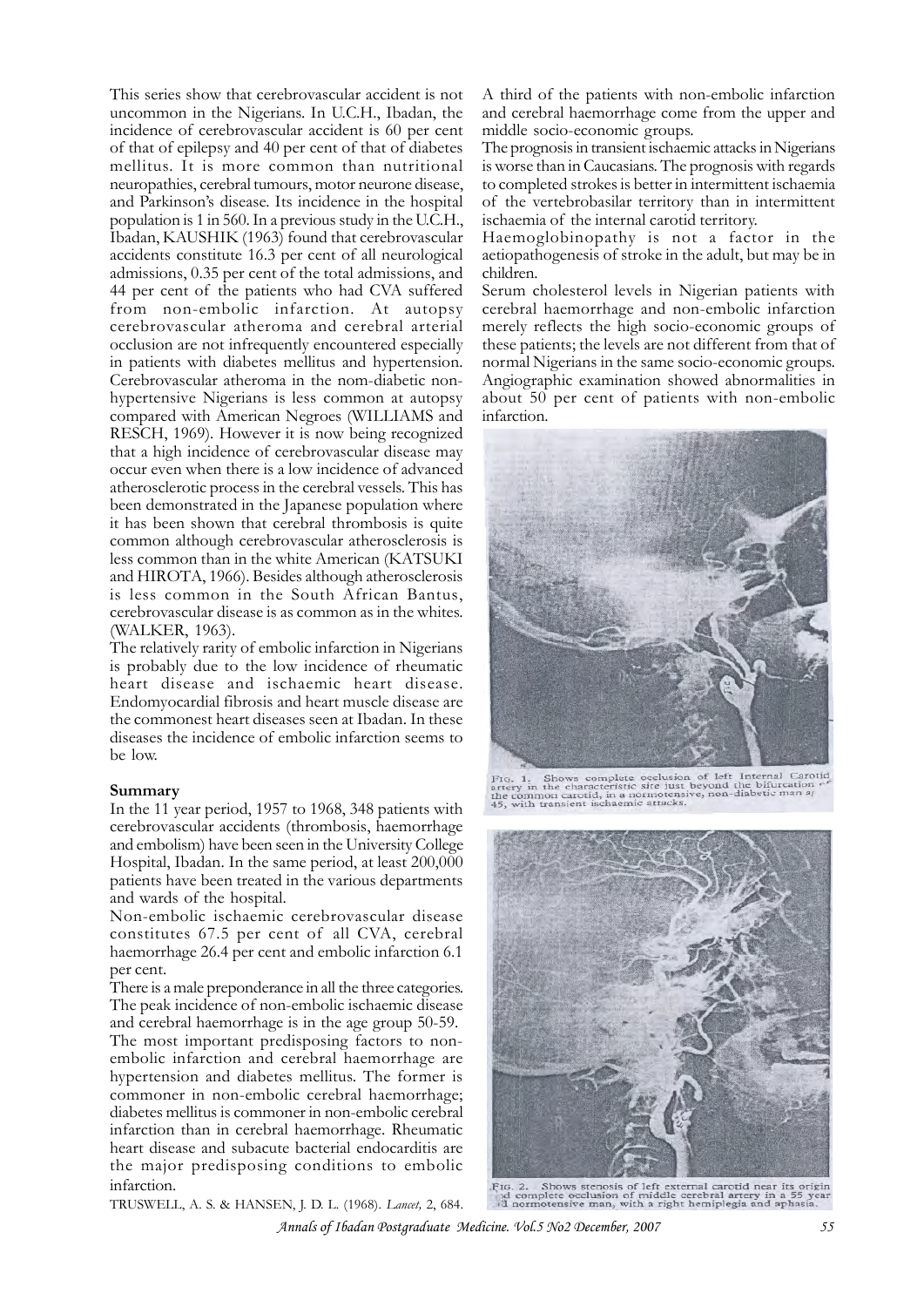

FIG. 3. Shows complete occlusion of the middle cerebra artery in a 50 year old hypertensive and diabetic woman.



FIG. 4. Shows occlusion of some branches of the middle cerebral artery in a 45 year old man who presents with right hemiplegia and aphasia.



FIG. 5. Arch aortography in a 58 year old patient with severe<br>hypertension: blood pressure on admission was 180/140 mm,<br>of Hg. Shown arrowed is an aneurysmal dilatation of the<br>right innominate artery. The patient presented



FIG. 6. Arch aorto-<br>graphy in a 44 year old severely hypertensive (blood pressure 200/150<br>(blood pressure 200/150<br>pm. Hg.) man, who presents with T1.As,<br>in the territory of the vertebrobasilar attery. Note irregularity of<br>lumina of vertebral<br>arteries.



(Magnificatio)<br>creas in an 18 years  $\times$  150). Shows occlusive arteritis in<br>ear old patient who presents as cerebra<br>? Polyarteritis nodosa. ng. 7. (Ma<br>he pancreas<br>acmorrhage

The mortality of cerebral haemorrhage is highest. Cerebral haemorrhage is more commonly seen at autopsy than cerebral infarction. Epilepsy is a more frequent seqeulae of cerebral infarction whether nonembolic or embolic than of cerebral haemorrhage. A brief description of the clinical features of the presentation of CVAs in Nigerians is given, and the various findings are discussed. Cerebrovascular accident is not uncommon in Nigerians.

#### **References**

**ABRAHAMS, D. G.** & COCKSHOTT, W. P. (1962). *Brit. Heart J.* 24, 83.

**AKINKUGBE, O. O.** (1968) Personal communication

**ARING, C. D.** & MERRIT, H. H. (1935) .*Arch. intern. Med., 56, 435*

**BAUER, R. B.,** SHEEHAN, S., WECHSLER, N. & MEYER, J. S (1962). *Neurology (Minneap.),* 12,k 698.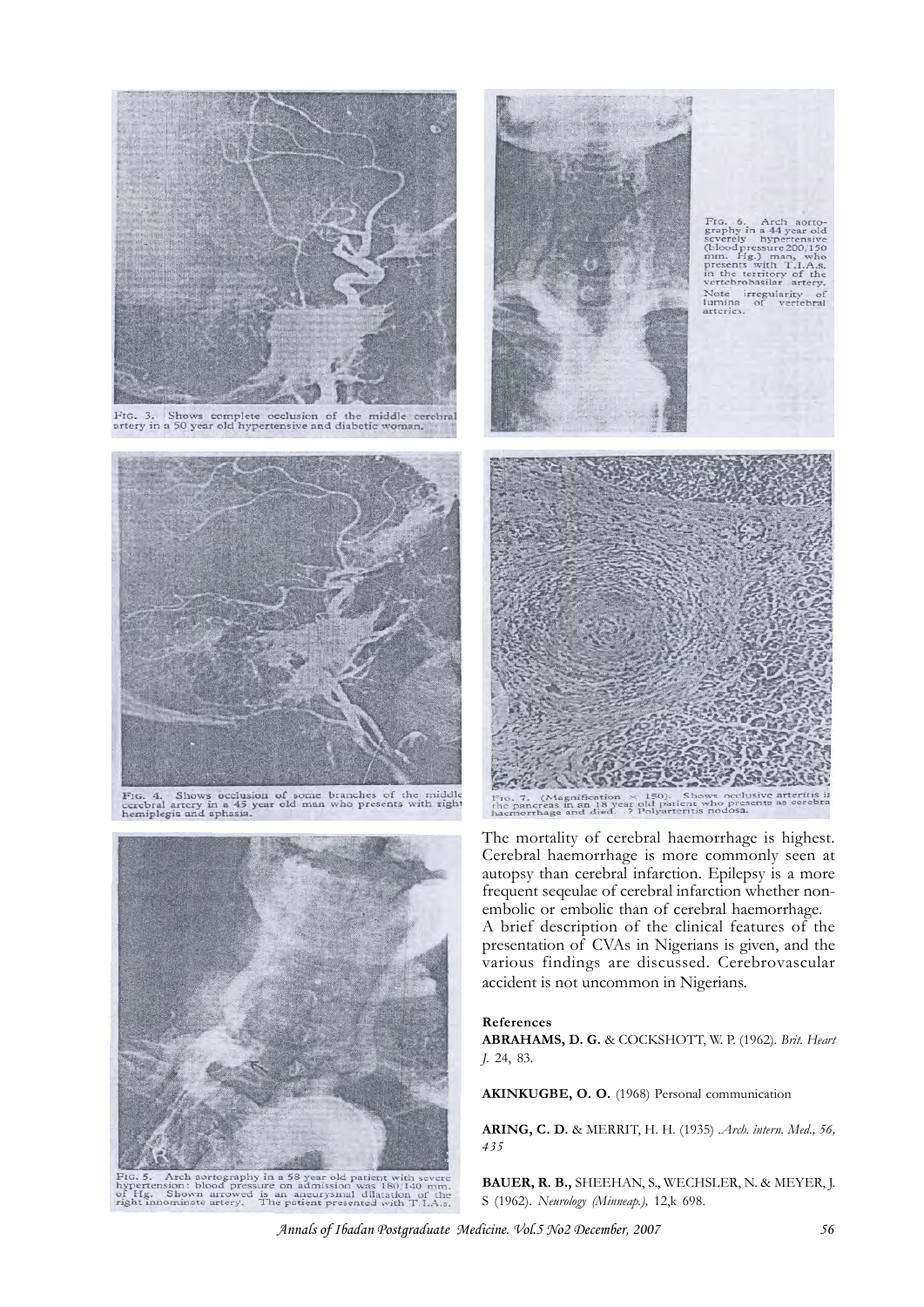**BERKOWITZ, D.** (1964). *J.A.M.A.,* 190, 856.

**BERKSON, D. M.,** STAMLER, J., LINDBERG, H. A., MILLER, W., MATHIES, H., LASKY, H. & HALL, Y. (1960), *Ann. N. Y. Acad. Sci.,* 84, 835.

**BLAISDELL, F. W.,** GAUDER, P. J. & HALL, A. D. (1962), *Arch. Surg. (Chicago),* 85, 41.

**BRADSHAW, P.** & McQUAID, P. (1963), *Quart. J. Med.,* 32, 279.

**BULL, J. W. D.** (1958). *Brit. Med. J.,* i, 792.

**\_\_\_\_\_\_, MARSHALL, J.** & SHAW, D. A. (1960). *Lancet,* 1, 562.

**COLE, M.,** & McDOWELL, F. (1968). *Quited by Lancet:* leading article, 1, 238.

**COLLOMB, H.,** DUMAS, M. & LEMERCIER, G., (1966). *Bull. Soc. Med., Afr. Noire Lang. Franc,* XI, 54.

**CUMINGS, J. N.,** GRUNDT, I. K., HOLLAND, J. T. & MARSHALL, J. (1967). *Lancet,* 2, 194.

**DAALSGAARD-NIELSEN, T.** (1956). *Acta. Psychiat. Scand. Suppl.,* 108, 101.

**DALAL, P. M.,** SHAM, P. M., AIYAR, R. R., & KIKANI, B. J. (1968), *Brit. Med. J.,* 3, 769.

**EDOZIEN, J. C.** (1965). *J. West Afr. Sci. Assoc.,* 10, 3.

**\_\_\_\_\_\_\_,** (1966) Personal communication

**FISHER, C. M.** & CURRY, H. B. (1965). *Arch. Neurol (Chicago),* 13, 30.

**GUEST, I. A.** & WOOLF, A. L. (1964). *Brit. Med. J.,* 1, 225.

**HALL, A. P.** (1965). *Arthritis Rheum.,* 8. 846.

**HEASMAN, M. A.,** & LIPWORTH, L. (1966). Accuracy of certification of causes of death. London, HMSO.

**HUMPHRIES, S. V.** (1957). *S. Afr. Med. J.,* 31, 694. HUTCHINSON, E. C. & YATES, P. O. (1957). *Lancet,* 1, 2.

**JACKSON, W. P. U.** (1961). *Diabetes,* 10, 33.

**JERVELL, A.,** MEYER, K. & WESTLUND, K. (1965), *Acta Med. Scand.,* 177, 13.

**KAGAN, A.,** DAWBER, T. R., KANNEL, W. B. & REVOTSKIE, N. (1962). *Fed. Proc.,* 21, 52

**KATSUKI, S.** & OMAE, T. (1966). Thule International Symposia. Stroke Symposium, p. 215. Nordiska Bohkaudelns Forlag, Stockholm.

**KATUSKI, S.** & HIROTA, Y. (1966) in Cerebrovascular diseases. New York, Grune and Stratton, Inc. 1966.

**KAUSHIK, S. C.** (1963) in First Pan-African Psychiatric Conference pp.78-80. Western Nigerian, Govt. Printer, Ibadan.

**KIEFFER, S. A.,** TAKEYA, Y., RESCH, J. A. & AMPLATZ, K. (1967) *Amer. J. Roentgen.,* 101, 94.

**KONOTEY-AHULU, F. I. D.** (1968). *Lancet,* 2, 222.

**LAURIE, W.** & WOODS, J. D. (1958). *Lancet,* 1, 231

**LEISHMAN, A. W. D.** (1963). *Lancet,* 1, 1284.

**LINDNER, D. W.,** HARDY, W. G., THOMAS, L. M. & GURDJIAN, E. S. (1962). *J. Neurosurg.* 19, 179.

**LOW-BEER, T.** & PHEAR, D. (1961). *Lancet,* 1, 1303.

**MARSHALL, J.** (1964). *Quart. J. Med.,* 33, 309.

**\_\_\_\_\_\_ (1967).** *Scot. Med. J.* 12, 335.

**MIKKELSON, W. M.,** DODGE, H. J., & VALKENBURG, H. (1965). *Amer. J. Med.,* 39, 242.

**NATIONAL INSTITUTE OF NEUROLOGICAL DISEASES AND BLINDNESS,** PUBLIC HEALTH SERVICE, U.S.A. (1958). *Neurology (Minneap.),* 8, 1.

**NEWTON, T. H.,** ADAMS, J. E. & WYLIE, E. J. (1964). *New Engl. J. Med.*, 270, 14.

**OSUNTOKUN, B. O.,** ODEKU, E. L. & ADELOYE, R. B. A. (1969a). Non-embolic cerebrovascular disease in Nigerians. *J. Neurol. Sci.* 9, October, 1969.

**OSUNTOKUN, B. O.,** FRANCIS, T. I., AKINKUGBE F. M., LADIPO, G. O. & BEWAJI, O. (1969b). Diabetes Mellitus in Nigerians. In prep.

**\_\_\_\_\_\_\_, (1969c).** Some observations in diabetic retinopathy in Nigerians. *Brit. J. Ophthal.,* November, 1969.

**PRINEAS, J.** & MARSHALL, J. (1966). *Brit. Med. J.,* 1, 14.

**RUSSEL, R. W.** & ROSS (1963). *Brain,* 86, 425.

**SEARCY, R. L.** & BERCQUIST, L. M. (1960). *Clin. Chim. Acta.,* 5, 192.

**SILVERSTEIN, A.** (1965). *Arch. Neurol. (Chicago),* 13, 441.

**\_\_\_\_\_\_\_, (1966).** *Arch. Neurol. (Chicago),* 15, 206.

**STAMLER, J.** (1958) in Cerebral vascular disease. Ed. by C. H. Millikan, New York.

**STAMLER, J.** (1960). *Prog. Cardiov. (Chicago) Dis.,* 3, 56.

**STRONG, J. P.,** WAINSRIGHT, J. & McGILL, H. C. (1959). *Circulation,* 20, 1118.

**TECHNICAL GROUP** of the Committee on Lipoproteins and Atherosclerosis, (1956). *Circulation,* 14, 691.